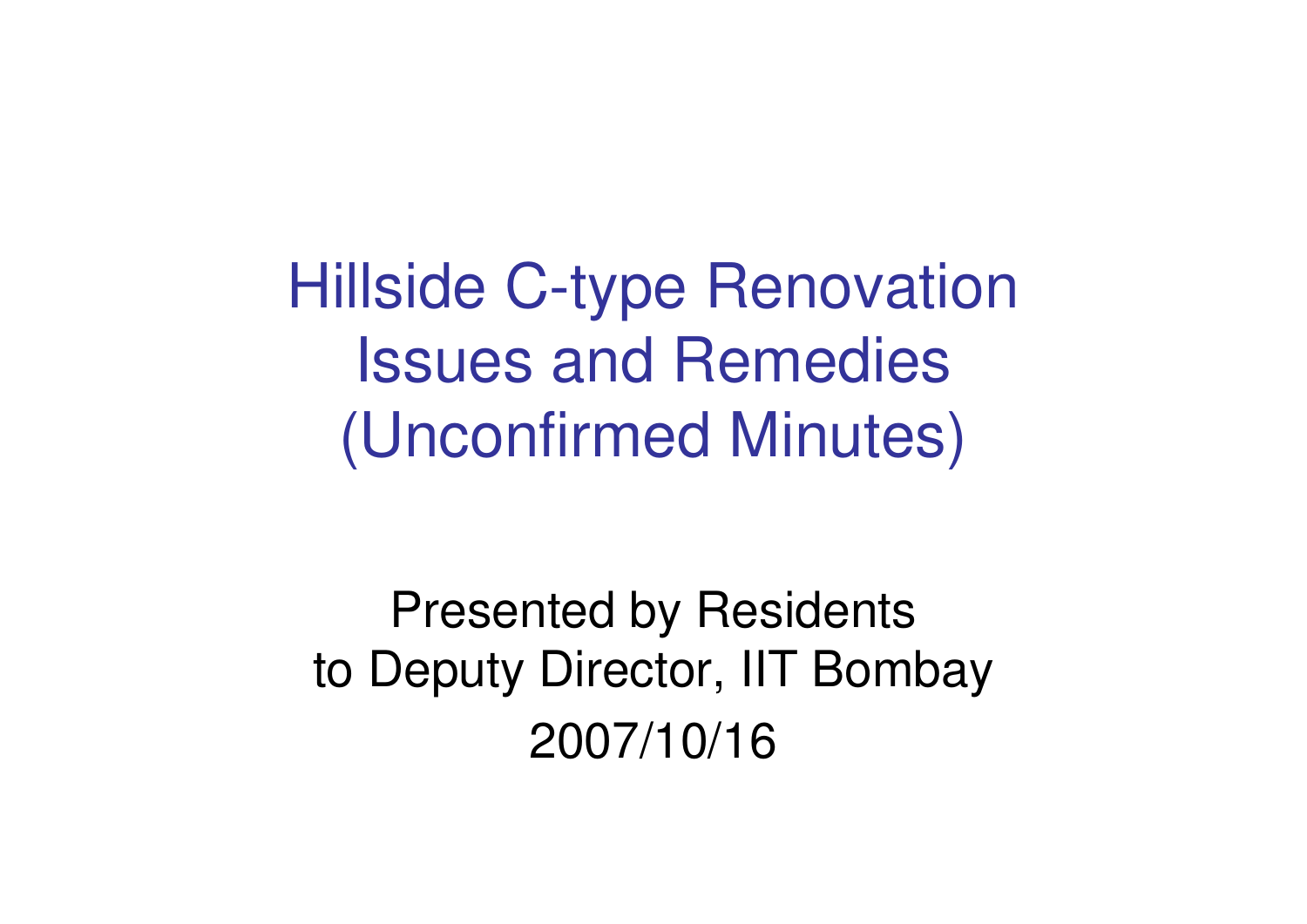## Hillside C-type event timeline

- • Late May/early June: 'repairs' commence
	- –Zero prior consultation with residents
	- –Noise, rock dust, robbery, electric bill, lift, …
- •By 7<sup>th</sup> June, Dean P alerted to problems
- • Within days, **severe seepage** all over, even in places that were earlier doing fine
- •22<sup>nd</sup> Aug DeanP visit after weeks of trying
- •Given detailed diagrams showing leakage
- •28<sup>th</sup> Aug Mandrekar visit and demo
- •No action to date, except…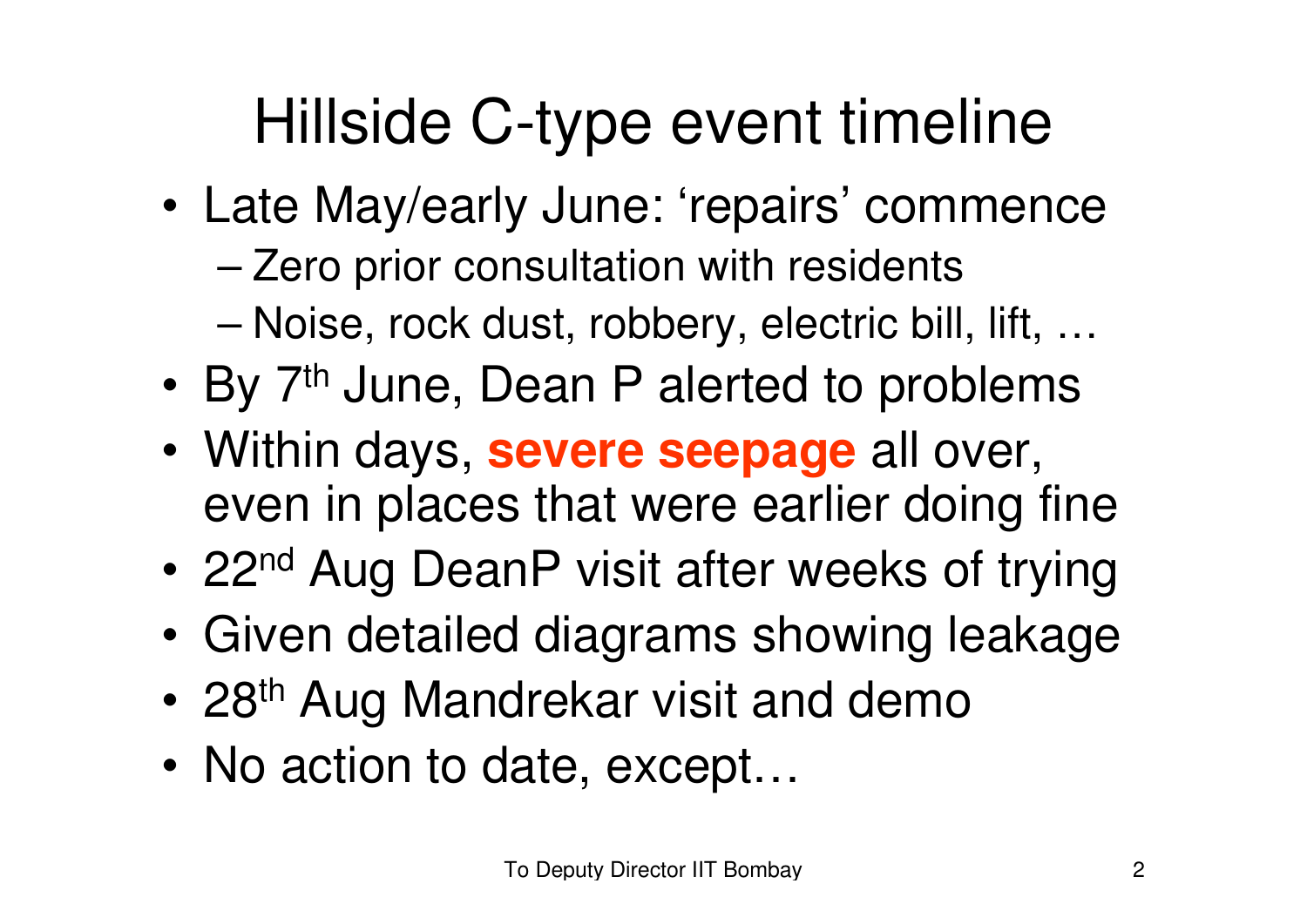## DeanP says after all this effort:

- Location and design aspects of Window, Window grill, and the Window sill. Both Prof. Hazra and Mr. Mandrekar strongly felt that there are no design faults. **Hence** no change is required.
- The **patches which have appeared in newly renovated & painted apartments** will be set right by the contractor within next few days **after the surfaces dry up**.
- All seepages which have occurred in the outer walls will have to be rectified by external repairs for which **Mr. Mandrekar had already brought one expert** on October 1st to look at the problem.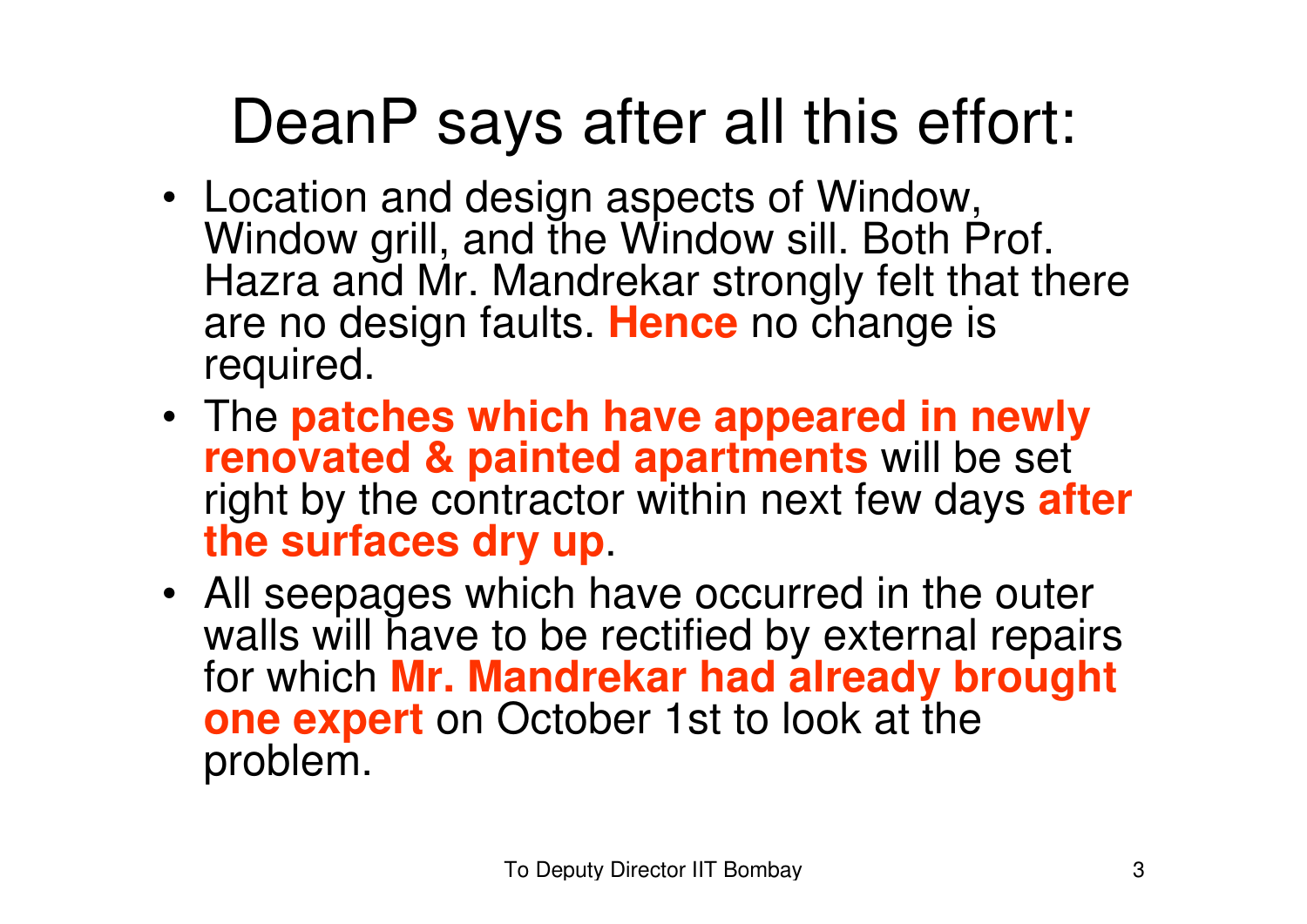# Note: This is not the topmost floor Note: This is not the topmost floor

# Kitchen ceiling in July-Aug



To Deputy Director IIT Bombay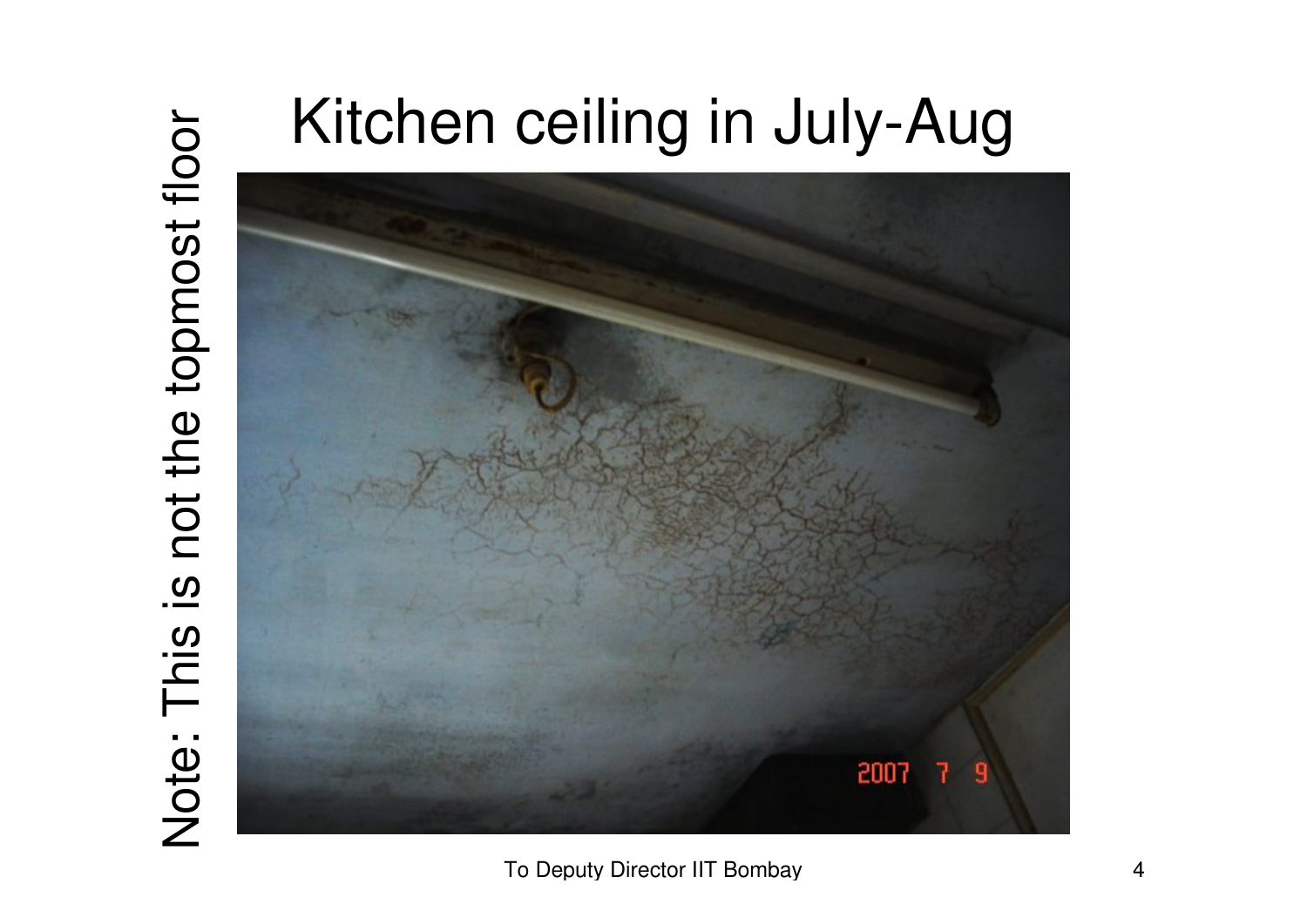## Bedroom loft and wall

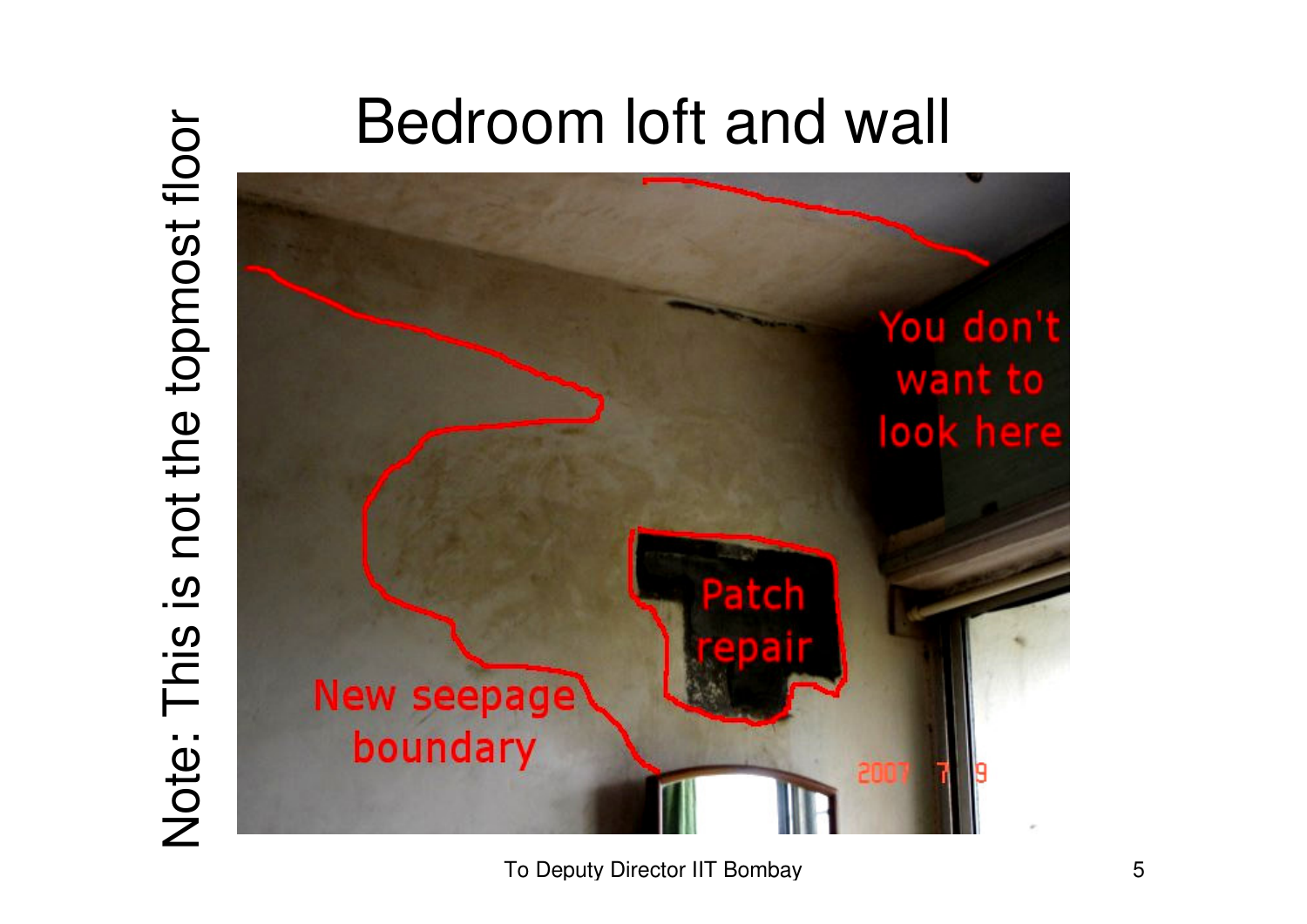# Living room loft torrents



- Plaster crumbled
- Rivulets after 1—2 hours of rain
- Loft filled up with liters of water
- Rotted property
- Overflowed below
- Narrowly missed laptop below
- Window sill one floor up vertically above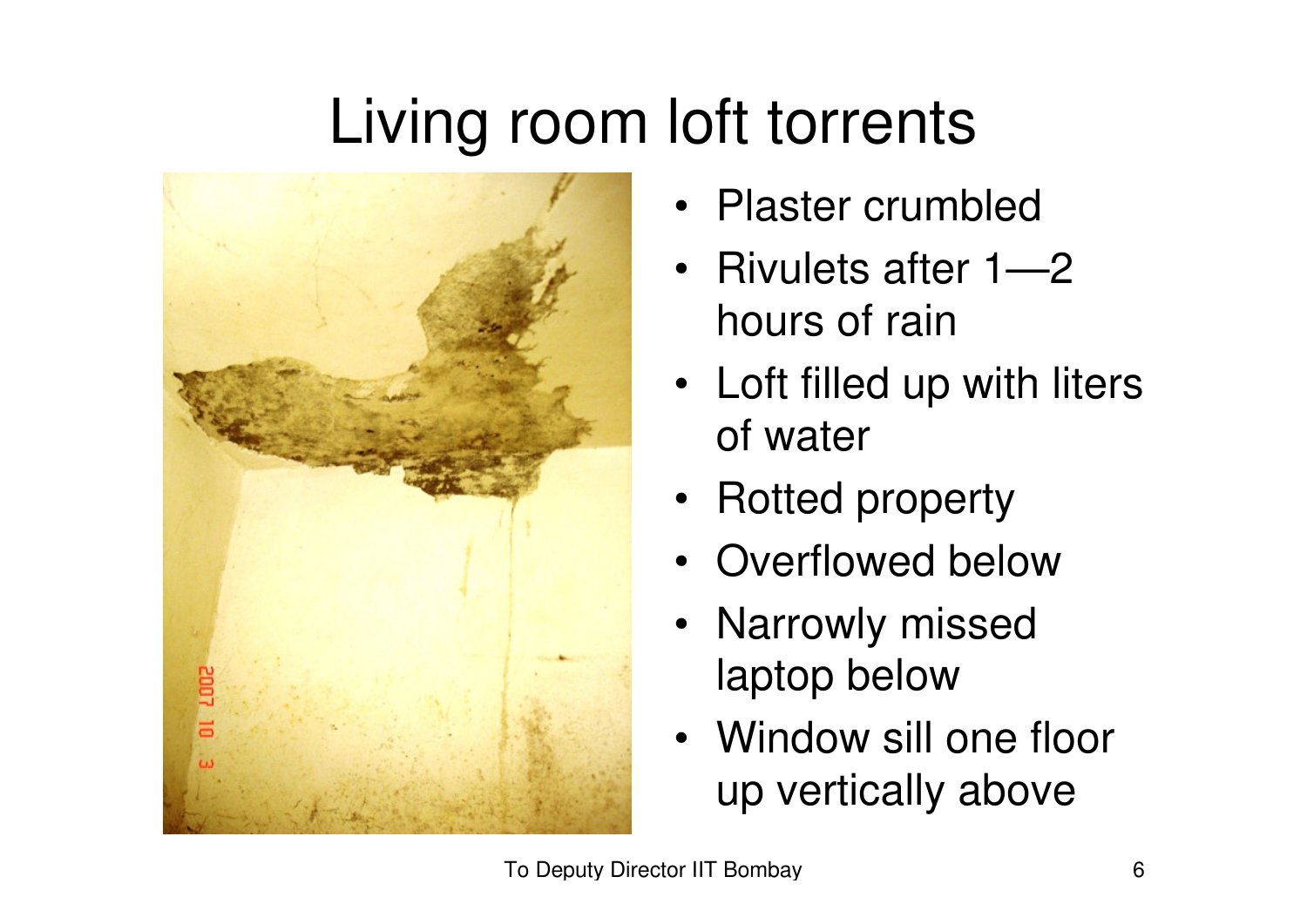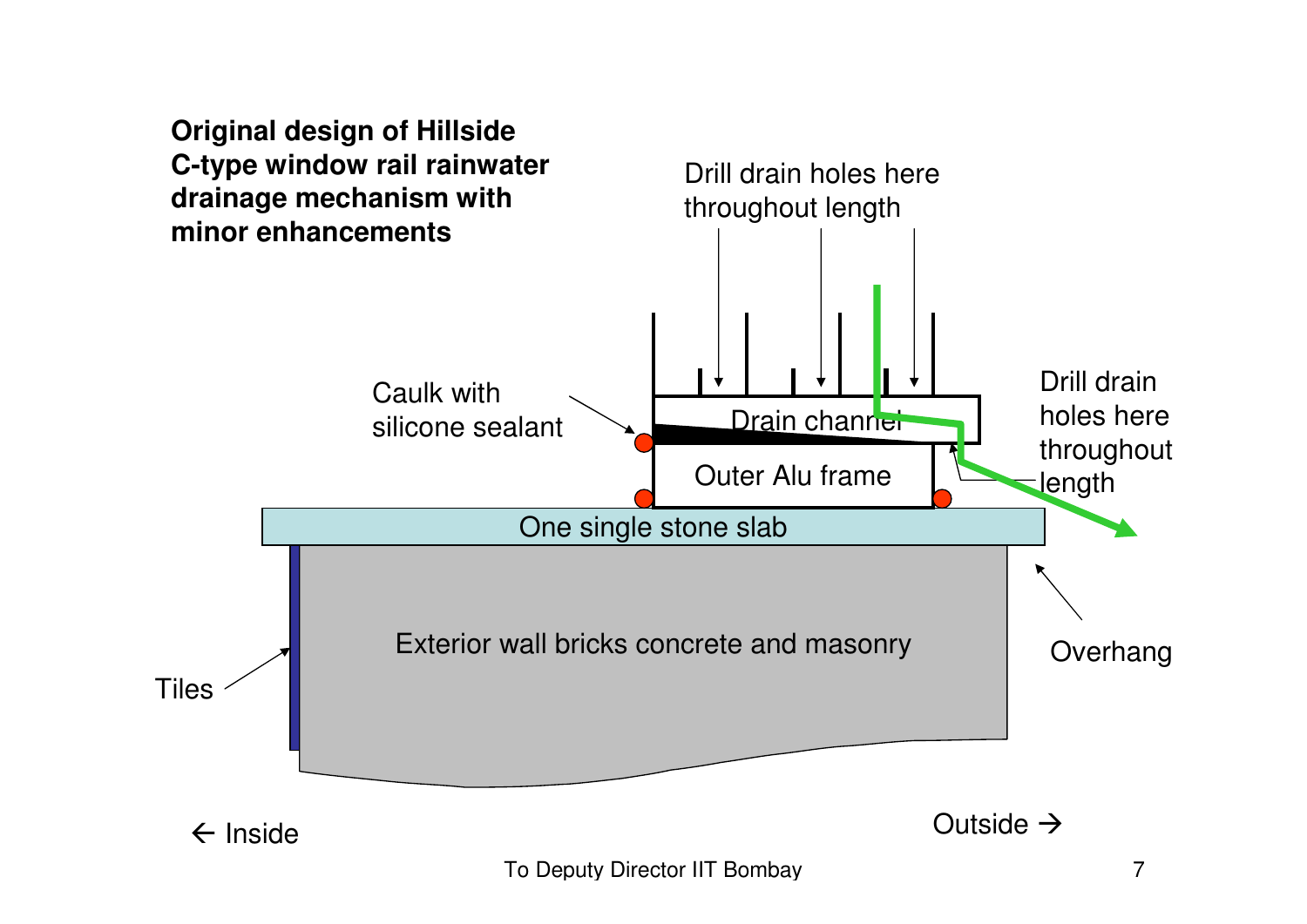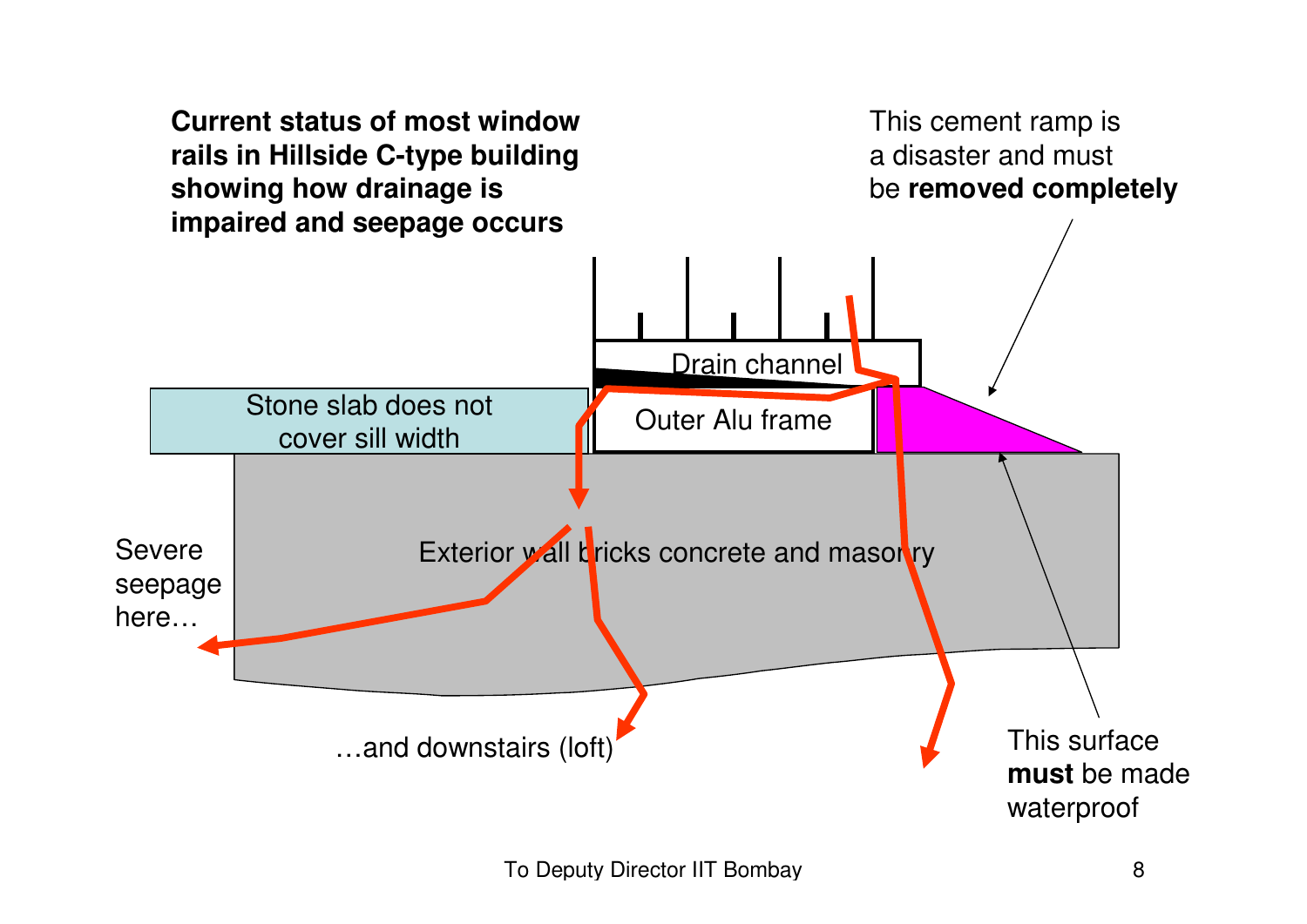#### What we requested

• Windows must be redone with single stone base and properly drained gutters

–No alternative or compromise

- • Tile all lofts and closets (over and above waterproofing chemical)
- • Make sure window and balcony slopes are enough and correct
- • Over and above, arrange for top-grade terrace and external waterproofing, especially utility shafts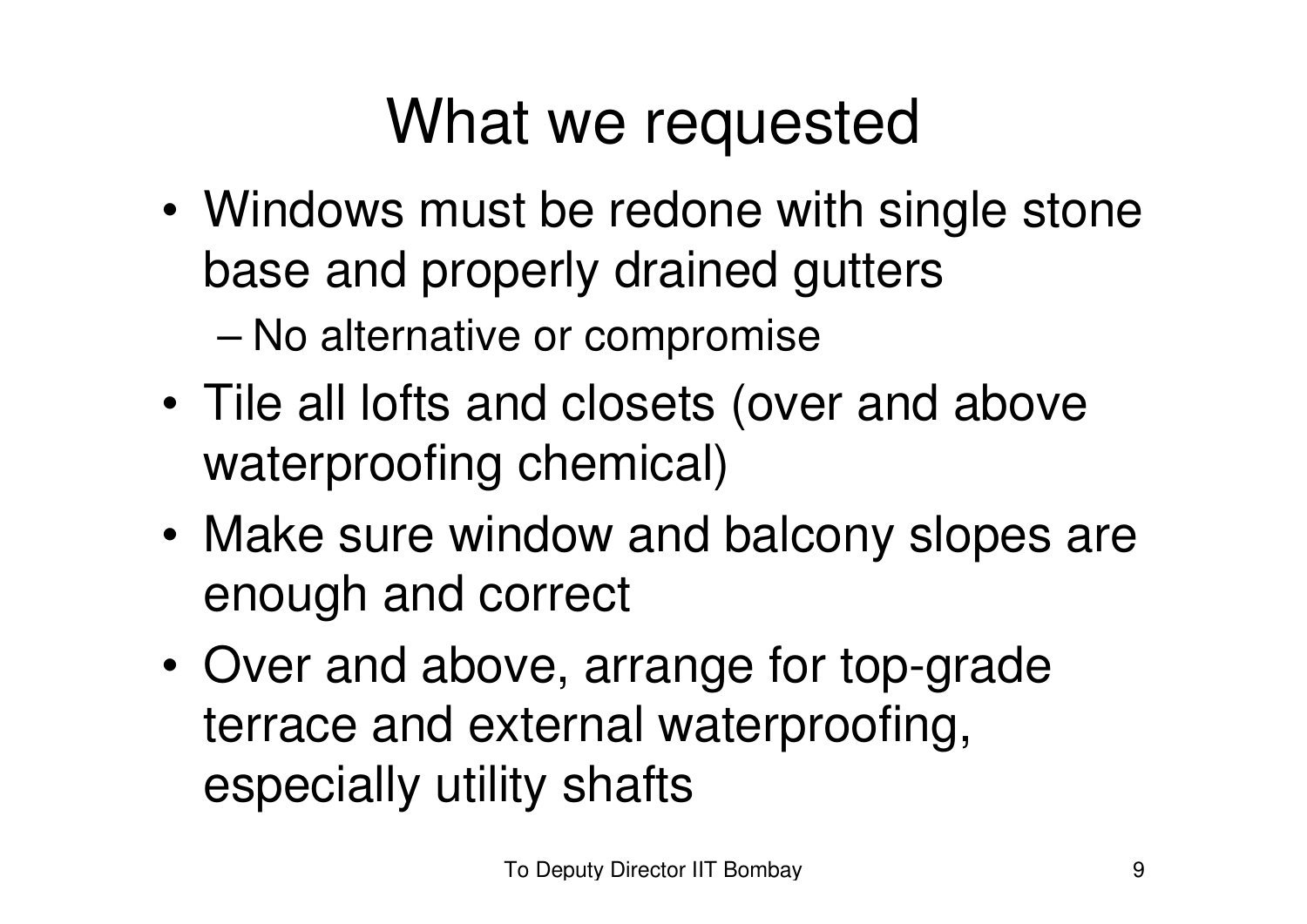## Cosmetics over function



- No material will resist water if you let water accumulate or seep in
- Not rocket science!
- Money that should have been used on windows and terrace blown on
	- – Ripping up, replacing perfectly fine floor tiles with new Marbonite
	- Concealing pipes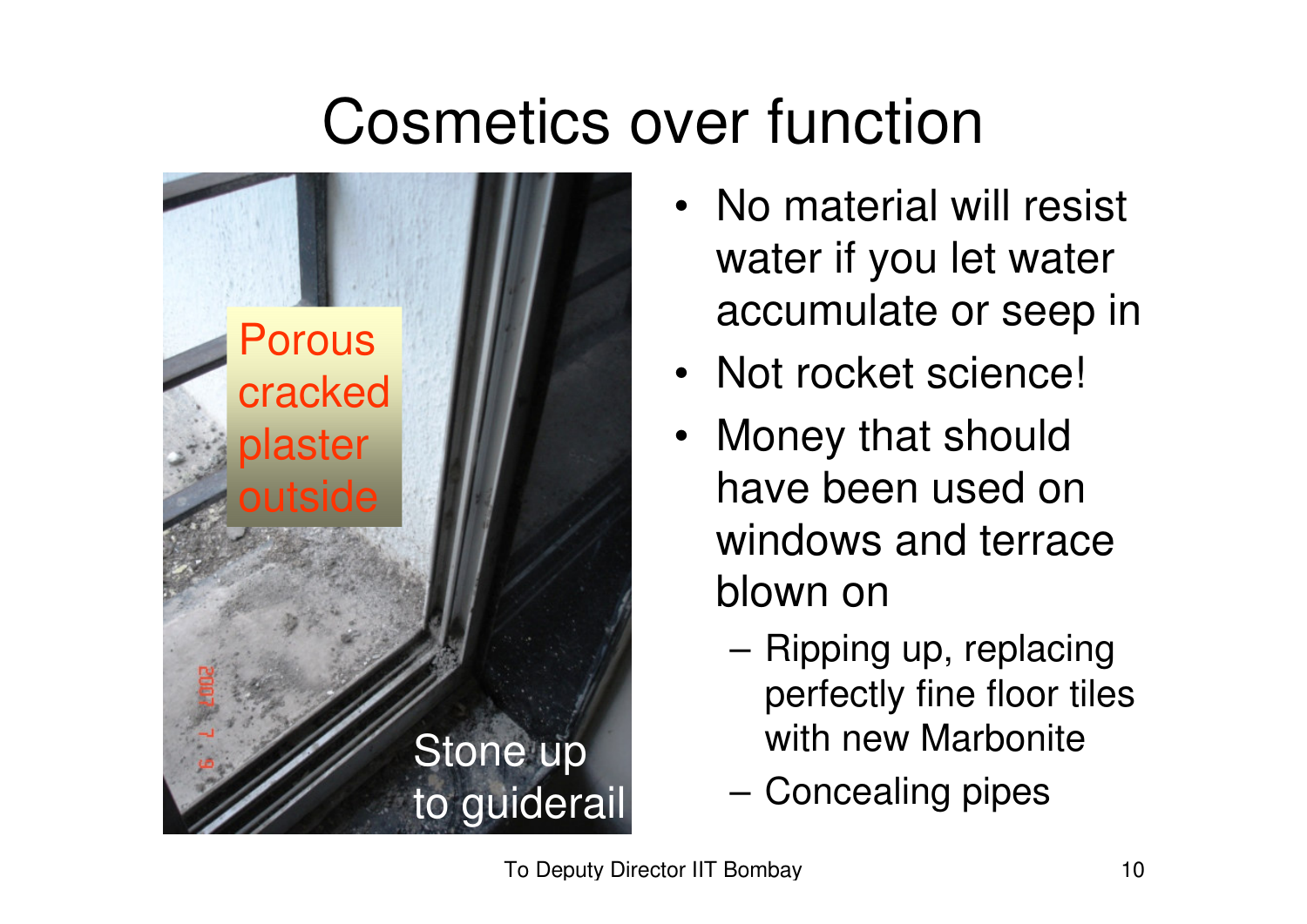## "No design faults", indeed?



- Then why were lateral holes hastily drilled after our first tour and demo?
- Not nearly enough drainage
- Has probably damaged runner rails
- Gap between rail and cement remains!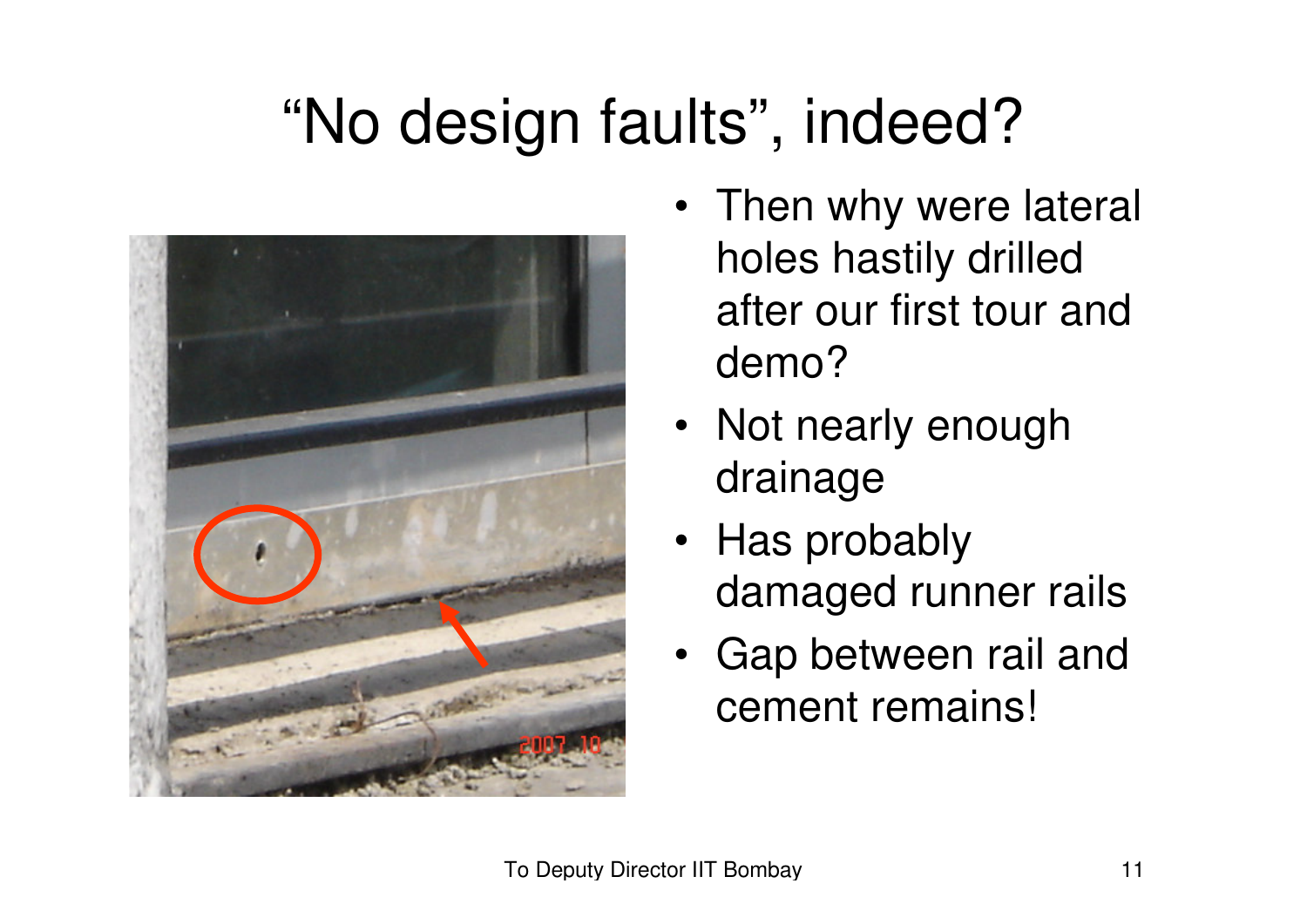## "External waterproofing soon"

- • External waterproofing needed **before**internal cosmetics
- • Even perfect external repairs will not fix the window leakage issues
- •Just look at the rest of IIT for precedents
- • Competent engineers always build multiple layers of protection
- Even before DeanP responded, we showed him the above slide!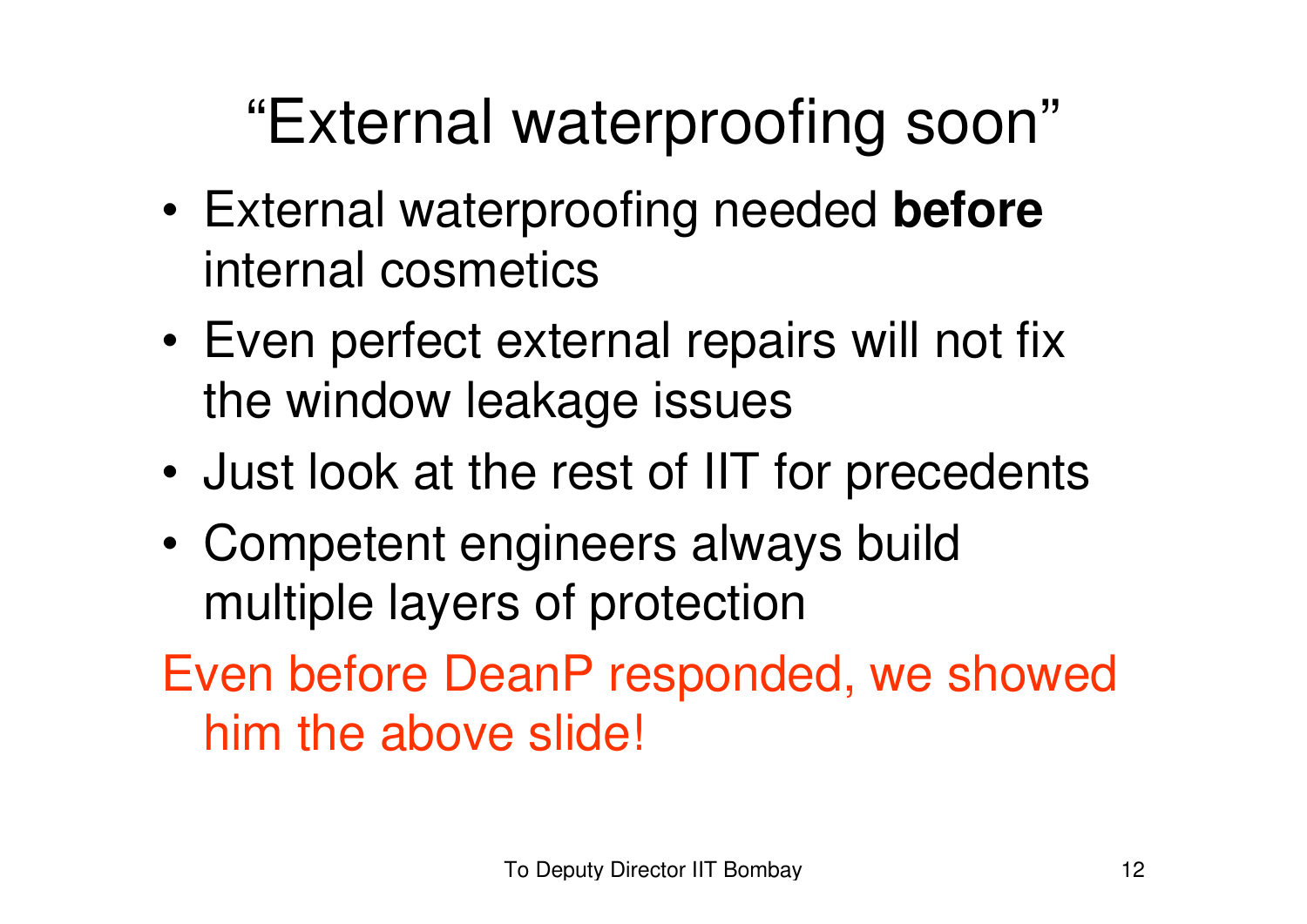# External waterproofing, IIT style



- When kitchen remodeled, wall broken around pipe to kitchen utility shaft
- Not sealed back promptly
- Exposed to heavy rains for two months
- Can clearly see moss around aperture
- Prevention vs. cure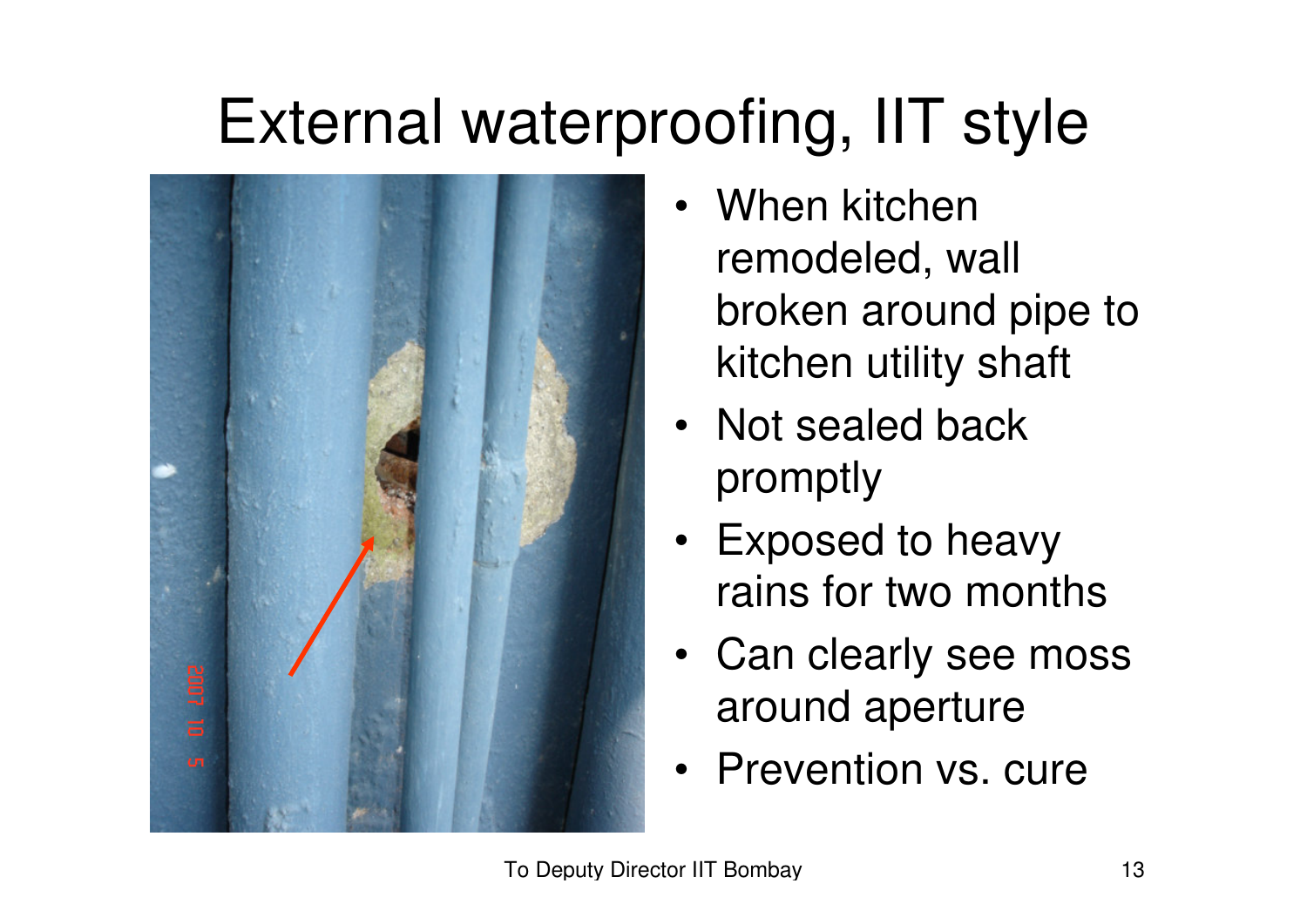# On concealed plumbing



- KReSIT urinal originally with concealed pipe
- Got clogged
- No skill or will to restore to pristine
- Add external PVC pipe, abandon hole
- Ugly + smell + roach
- A culture of decay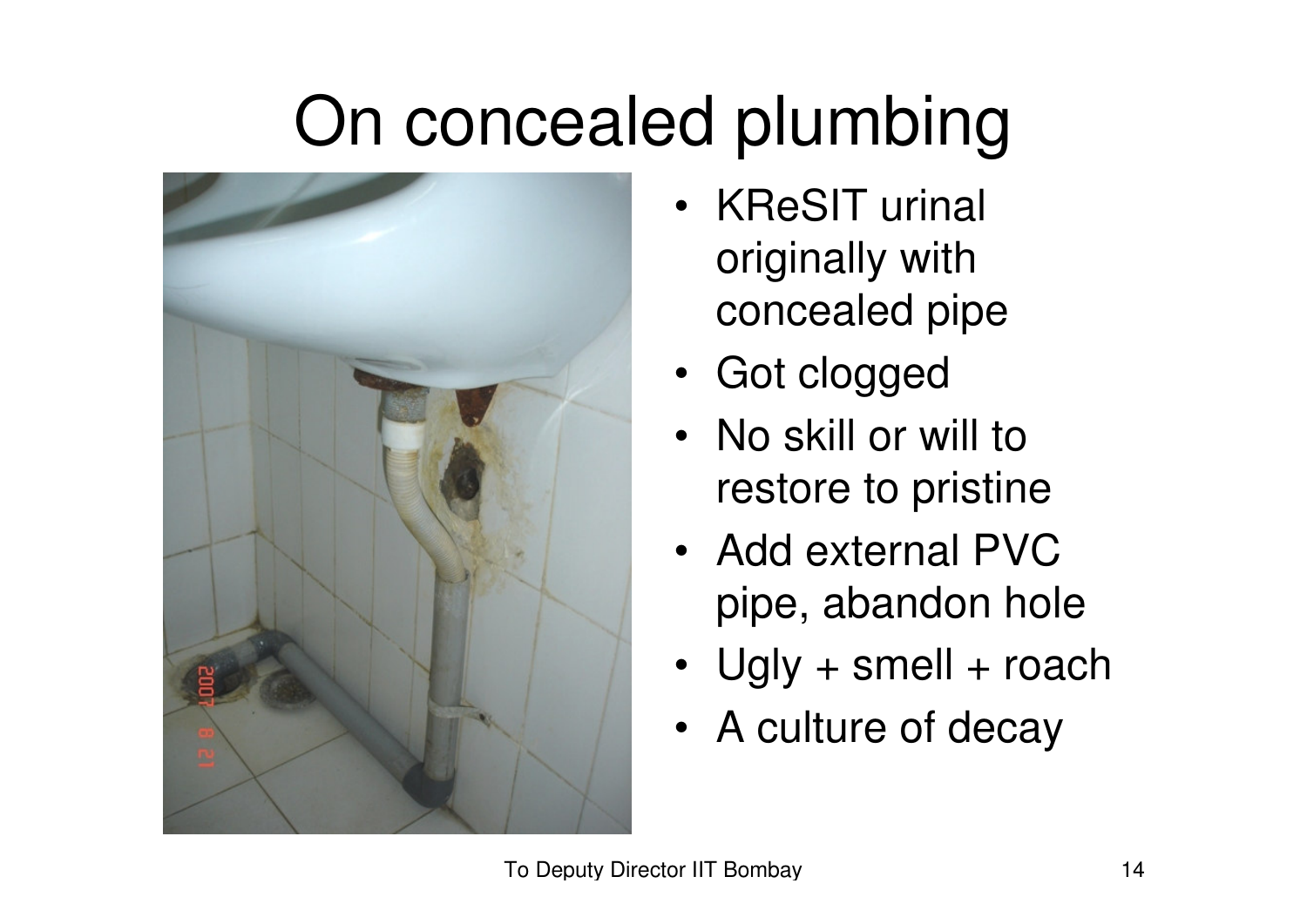## Culture of buying, not maintaining



- $\bullet$ From dispenser to coke bottle in two months
- Dispenser dispenser got rich, IIT got poorer•
- C-type bath light from Dadar, none in Powai/HN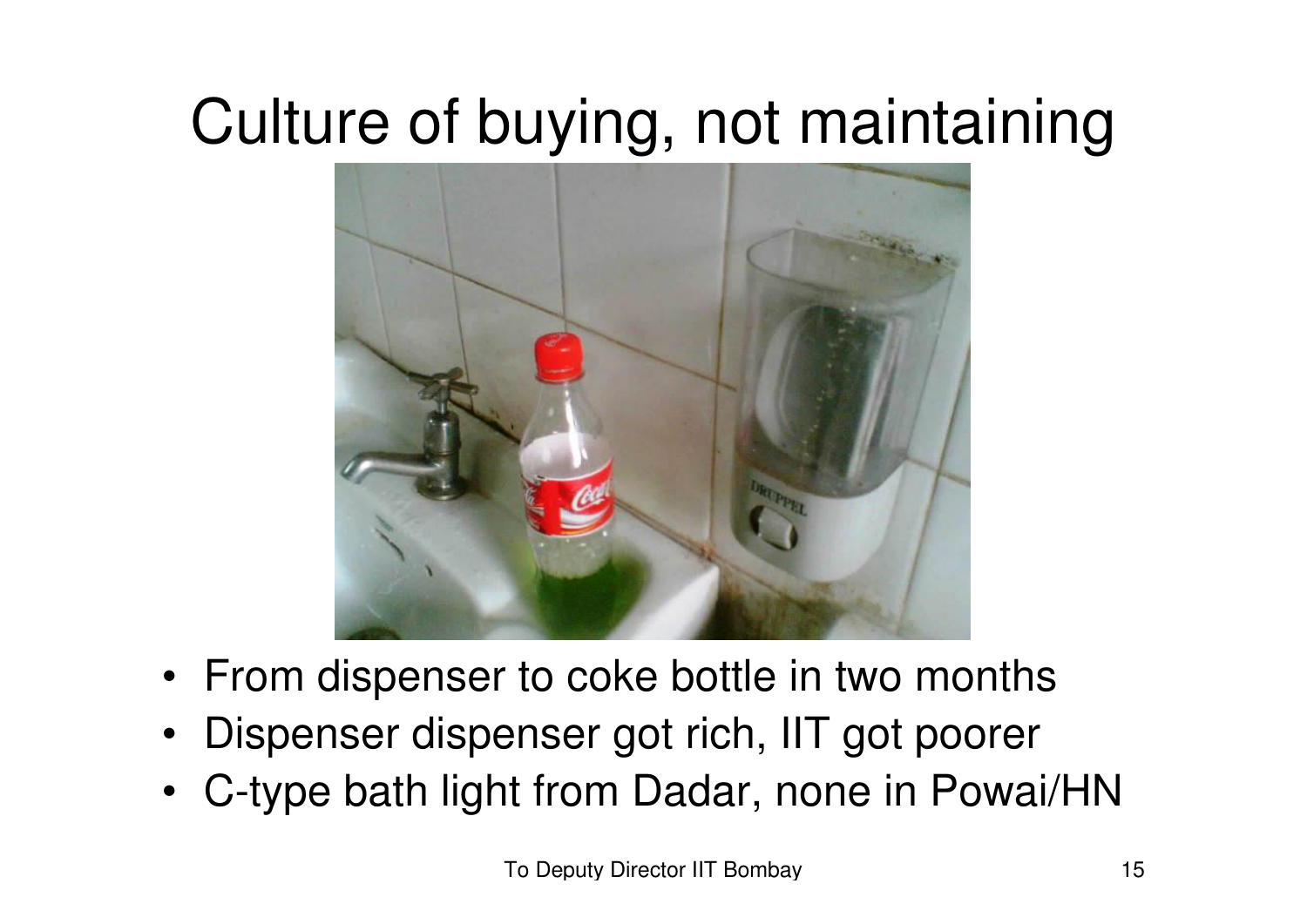#### Loft shutters: The good



- Waterproof bakelite sheets: seepage no problem
- Sliding shutters: no knocking into fan if open
- Large segments allow big suitcases and long items to be stowed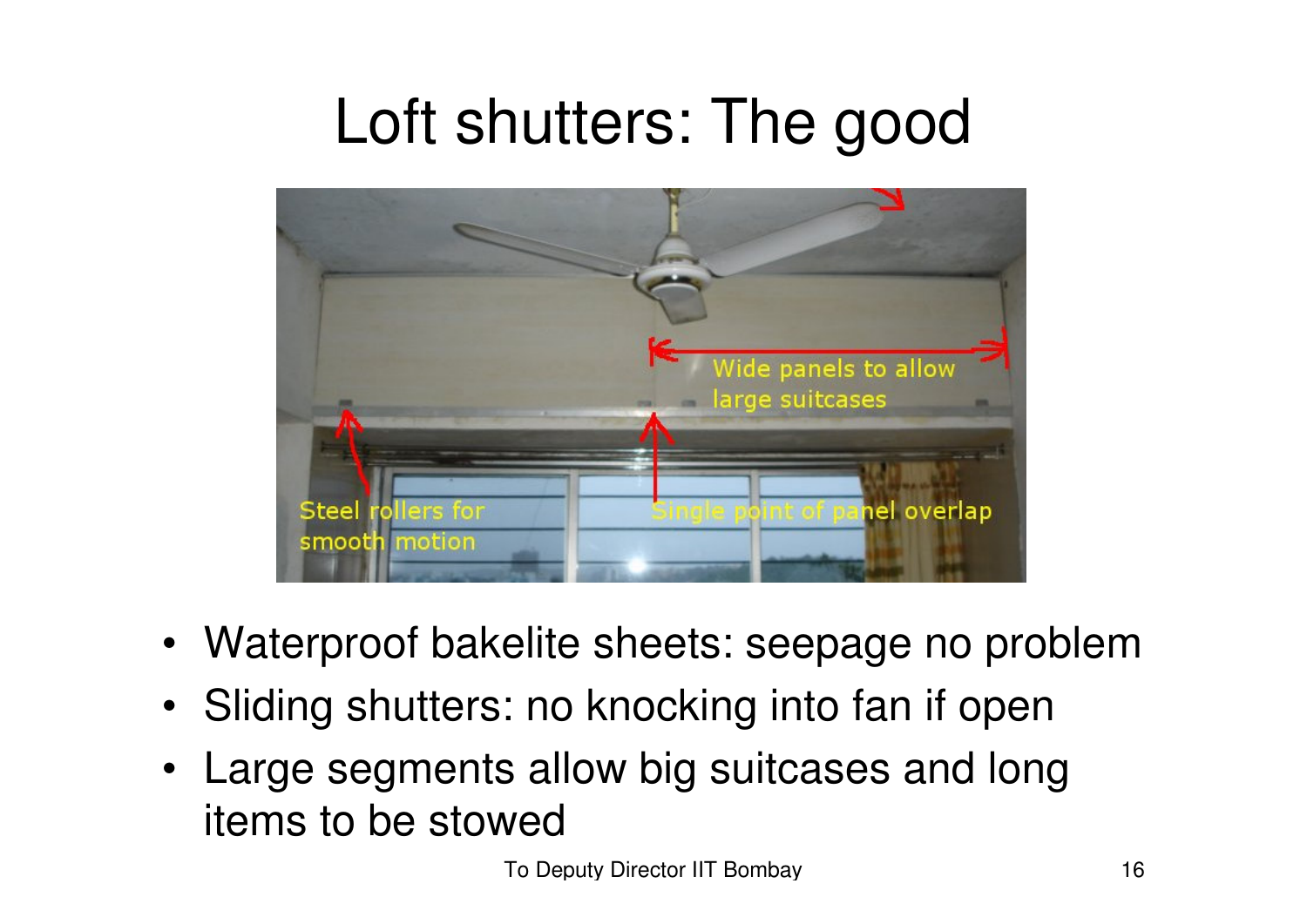#### Loft shutters: The bad



- Laminated plywood will rot in case of seepage
- Hinged panel knocks into lamp sockets and fans
- Had to change concealed wiring to external
- Tiny segments: large Samsonite does not pass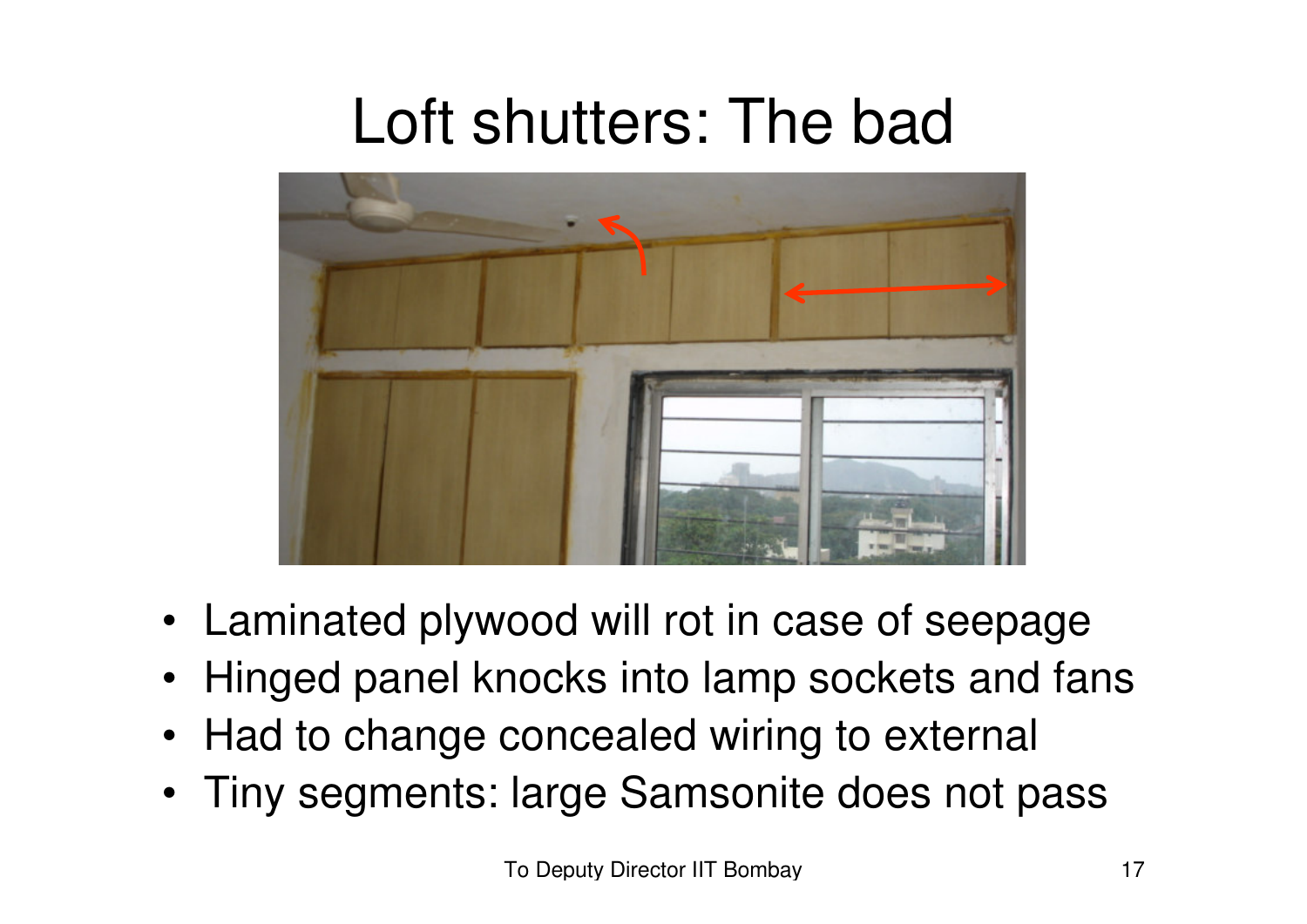#### Kitchen counter: Intuitive



- 4 feet of counter space between oven and sink
- Dishwashing does not splash water over oven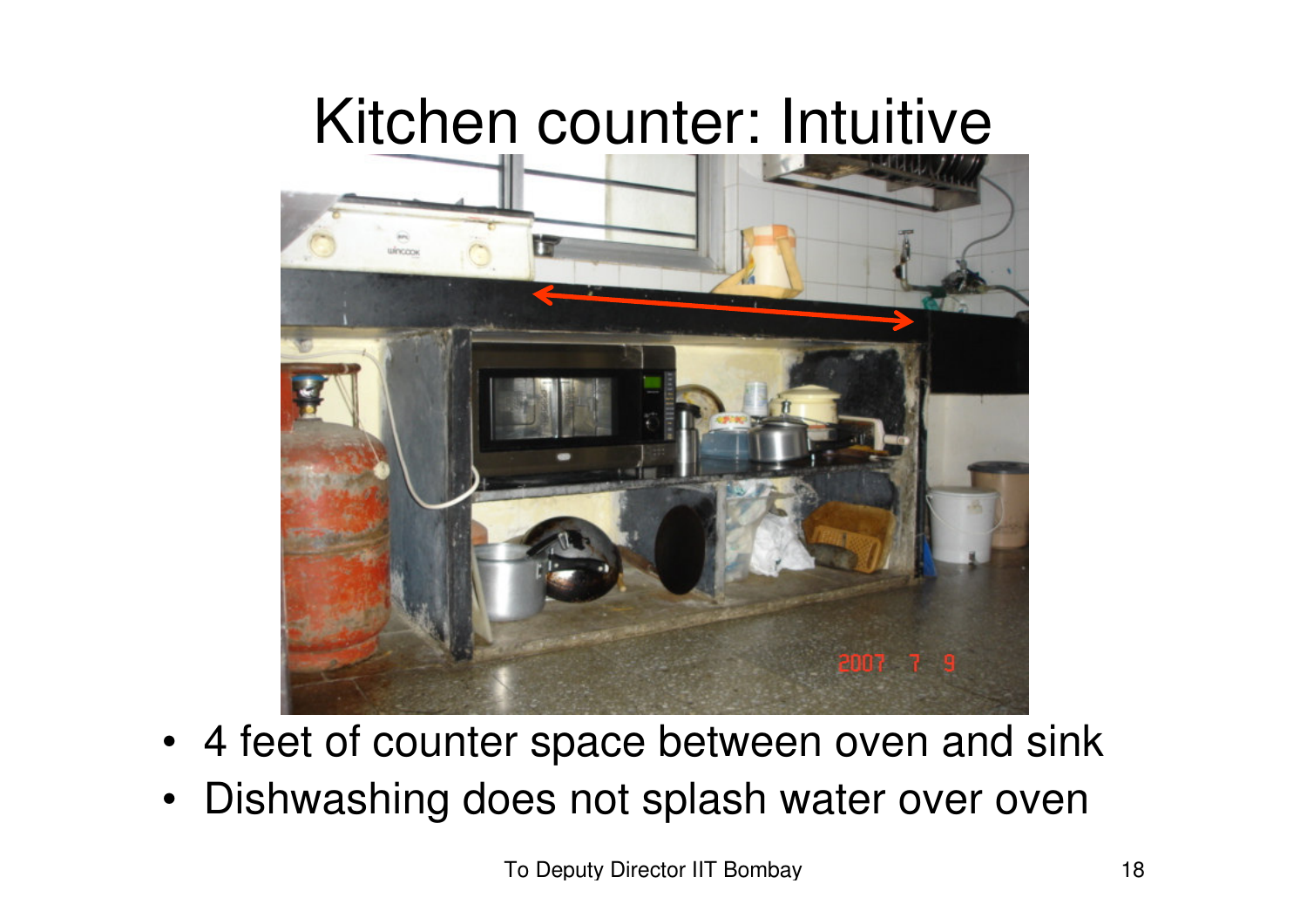#### Kitchen: counter-intuitive



- Now the cylinder can only be placed next to sink
- Counter space to **left** of oven; sink water splash
- •Proposed "fix": dangerous six-foot LPG pipe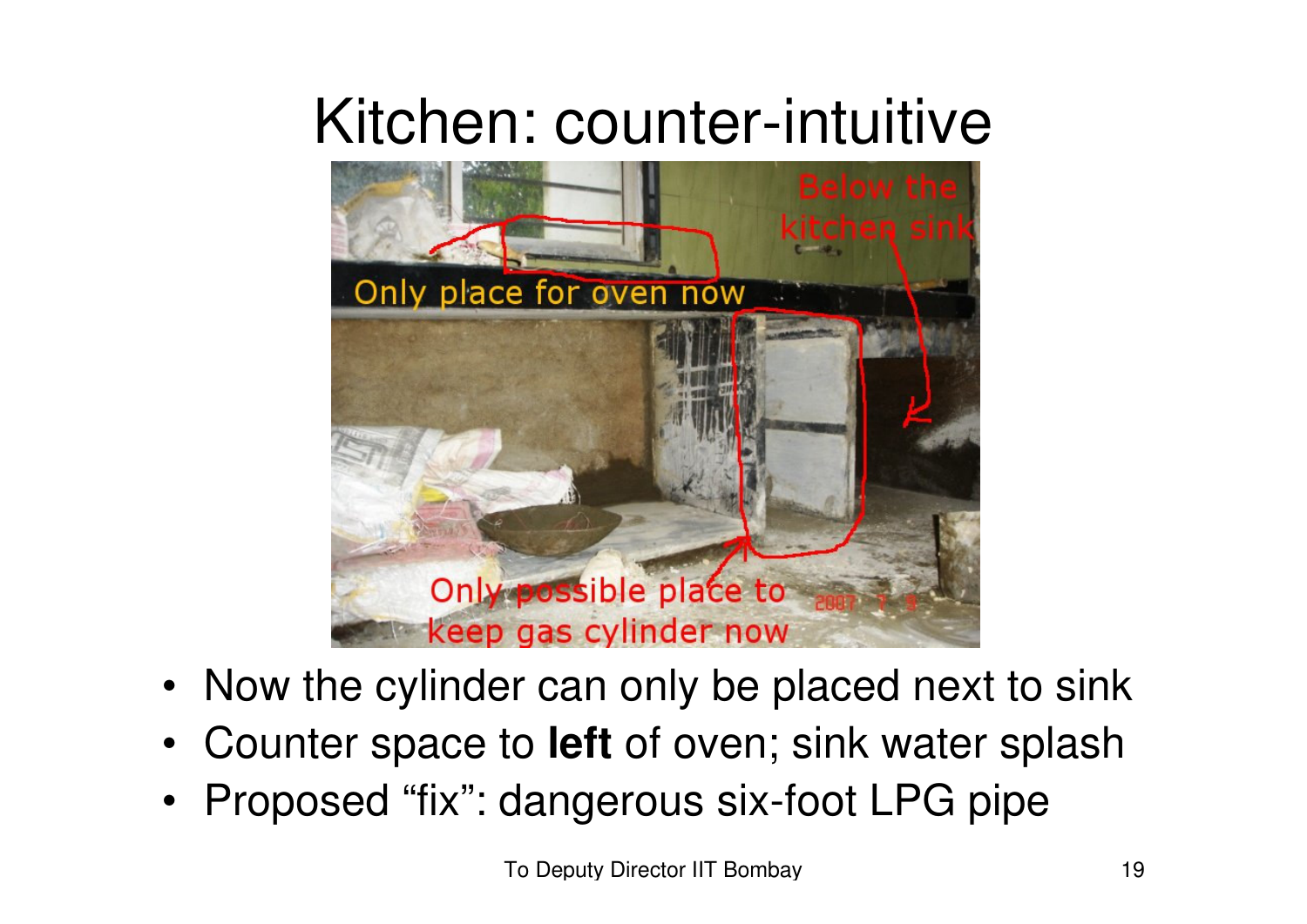## DeanP response

- • Location of Gas Cylinder in kitchen. Both Prof. Hazra and Mr. Mandrekar mentioned that it is **a matter of personal opinion**.
- • It is not proper to make any changes in the apartments already renovated.
- • However, for further renovation, the **occupant can give his/her choice** and the modification can be done accordingly.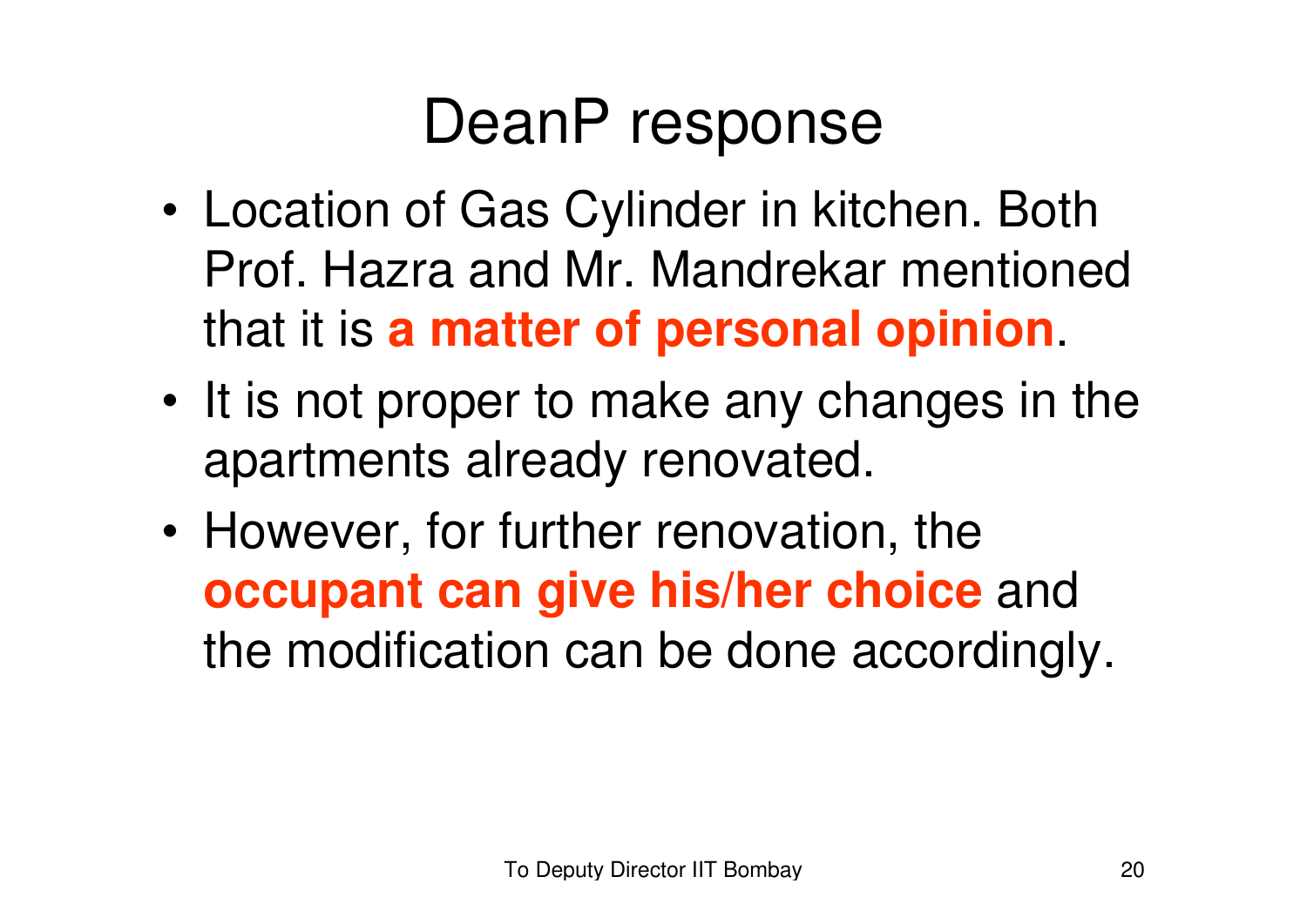- • Many of us found that the remodeled 20 quarters were **not in good condition** because of **fungus** that was formed in almost all quarters after painting. **Seepage**s are also seen.
- • I do not understand why repairs and remodeling was taken up, as there were possibly no major faults. **Residents are the best to comment** on that.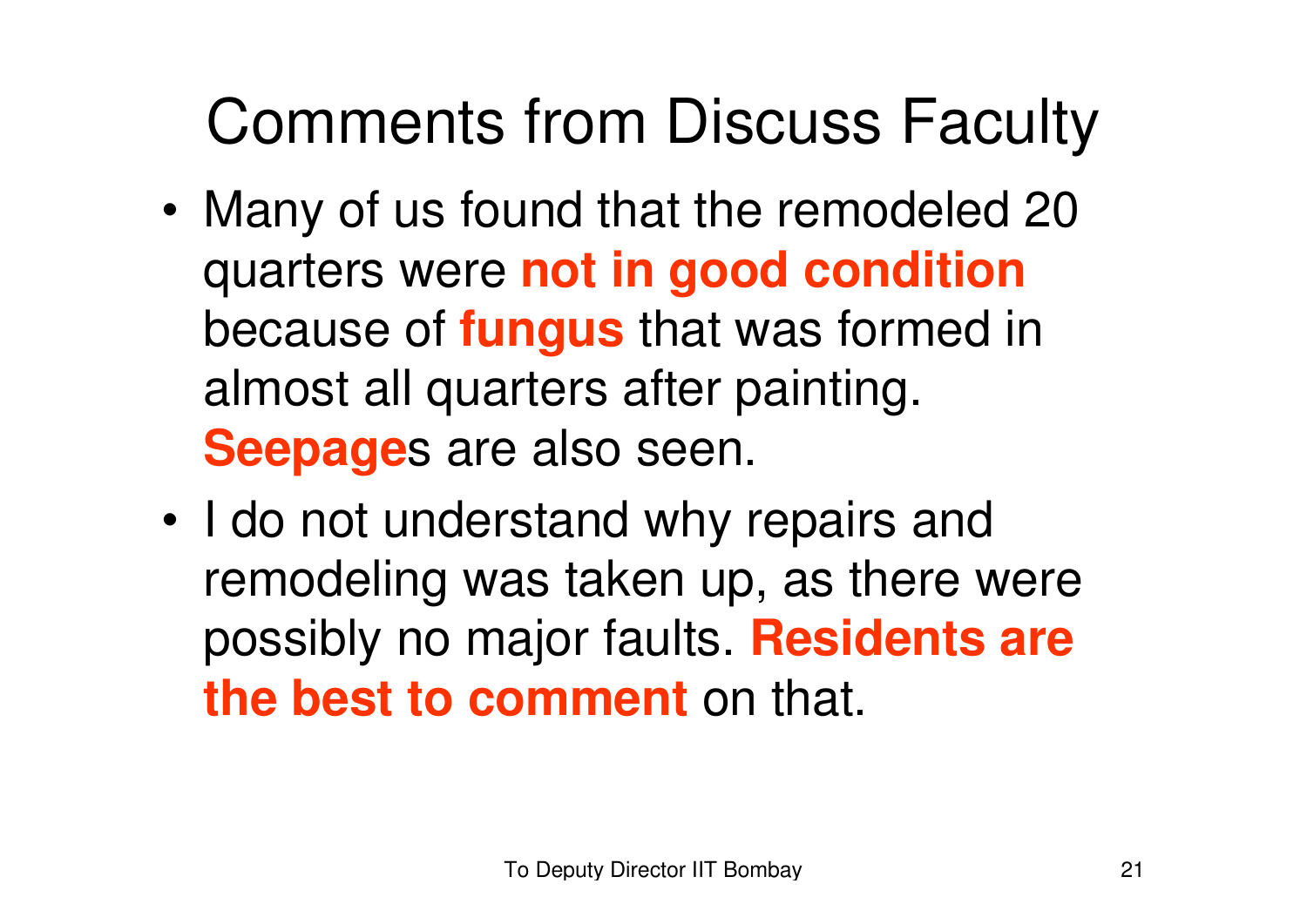- • This culture where 'projects' are fabricated out of nothing is spreading on the campus and should concern all of us. These are possibly indications that we are finally becoming a part of the society and are not outliers when it comes to that \*\*\*\*\*ption word.
- • I am more worried about the fungus. It is bad for all, but more so for kids and the elderly. It is criminal to hand over possession in this condition.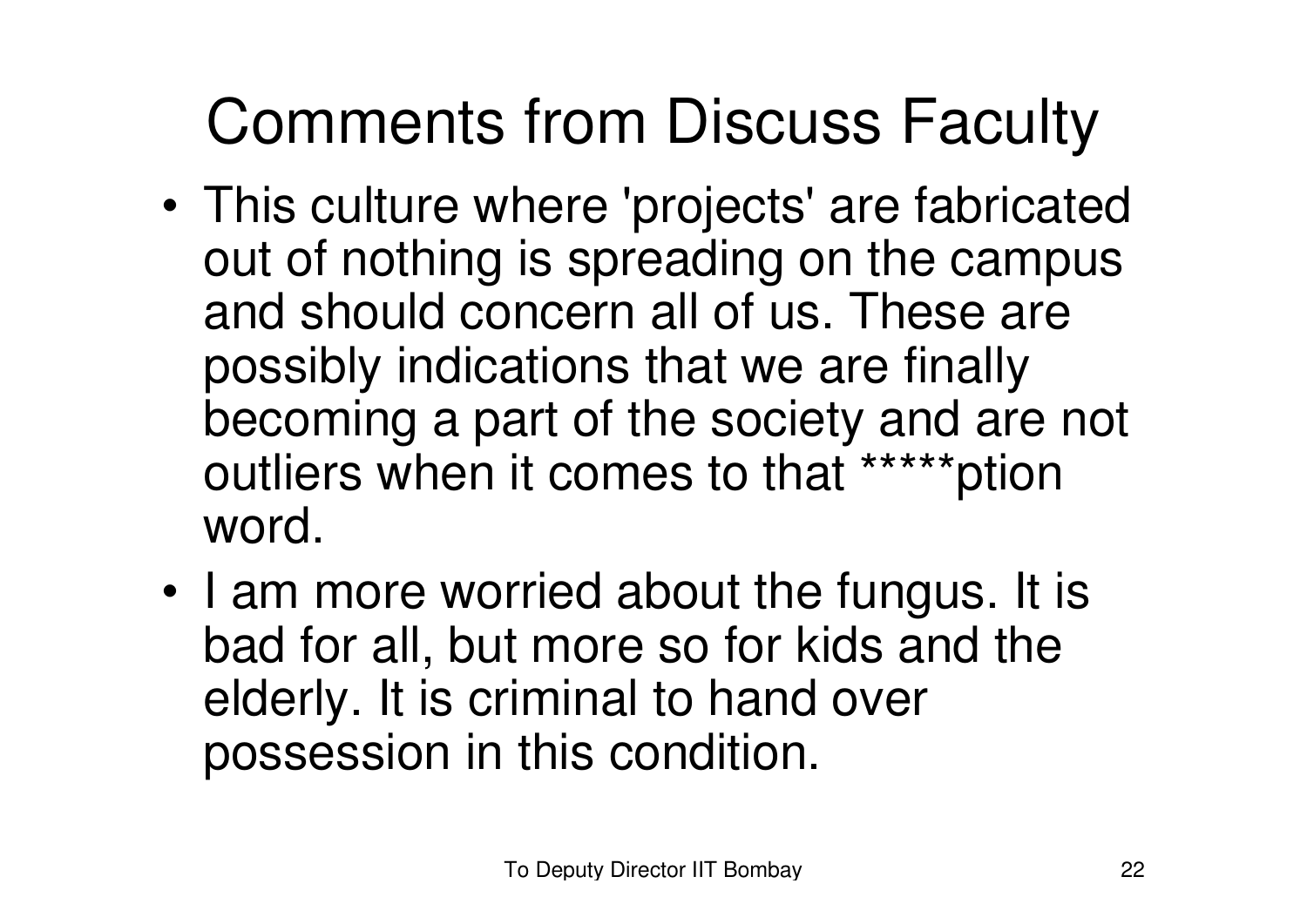- • The worst is that these people had the building for a year. They now allot the residents the building saying that they should move in and then it will be painted after they have moved in.
- • **It took the Institute 1 year to do shoddy repairs.** Now they further want to trouble the residents by painting when they move in.
- • WILL SOMEBODY PLEASE ANSWER WHY? (Emphasis in original writing)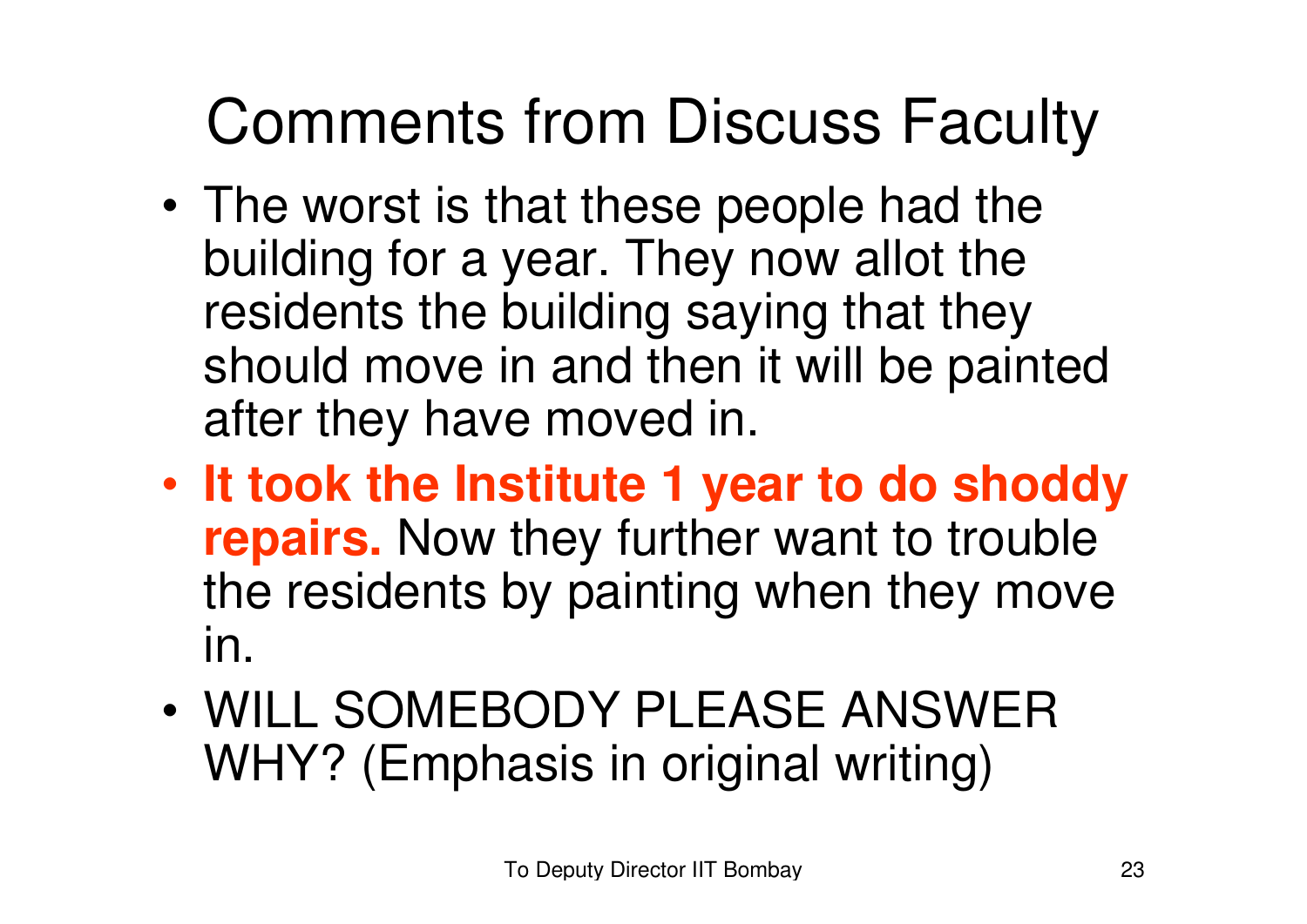- • Same about the road, same about the drainage system, same about so many houses and academic area having been subjected to water proofing (and they leak like nobody's business), same about Ananta, same about so many empty garages having been built.
- • This simply cannot be a coincidence. This cannot be just neglect or apathy. A few thousands they cannot sanction but they can allow crores to be pilfered.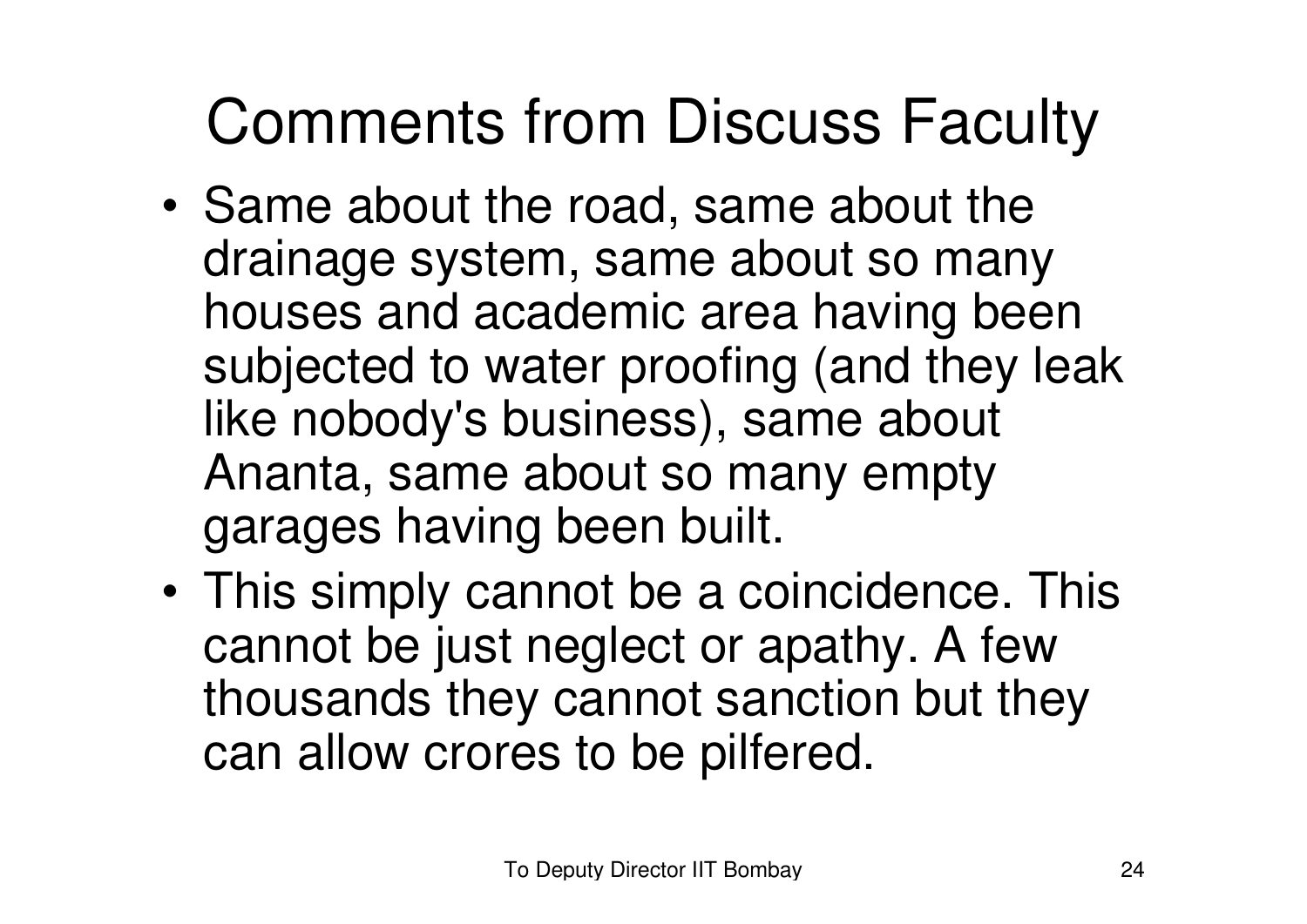## Other faculty communication

- • Many in administration treat faculty like dirt. They do not acknowledge that you even exist.
- • There are things that is in their control – like showing basic minimum decency to faculty members. At least treat us like 2nd class citizens and not like slaves.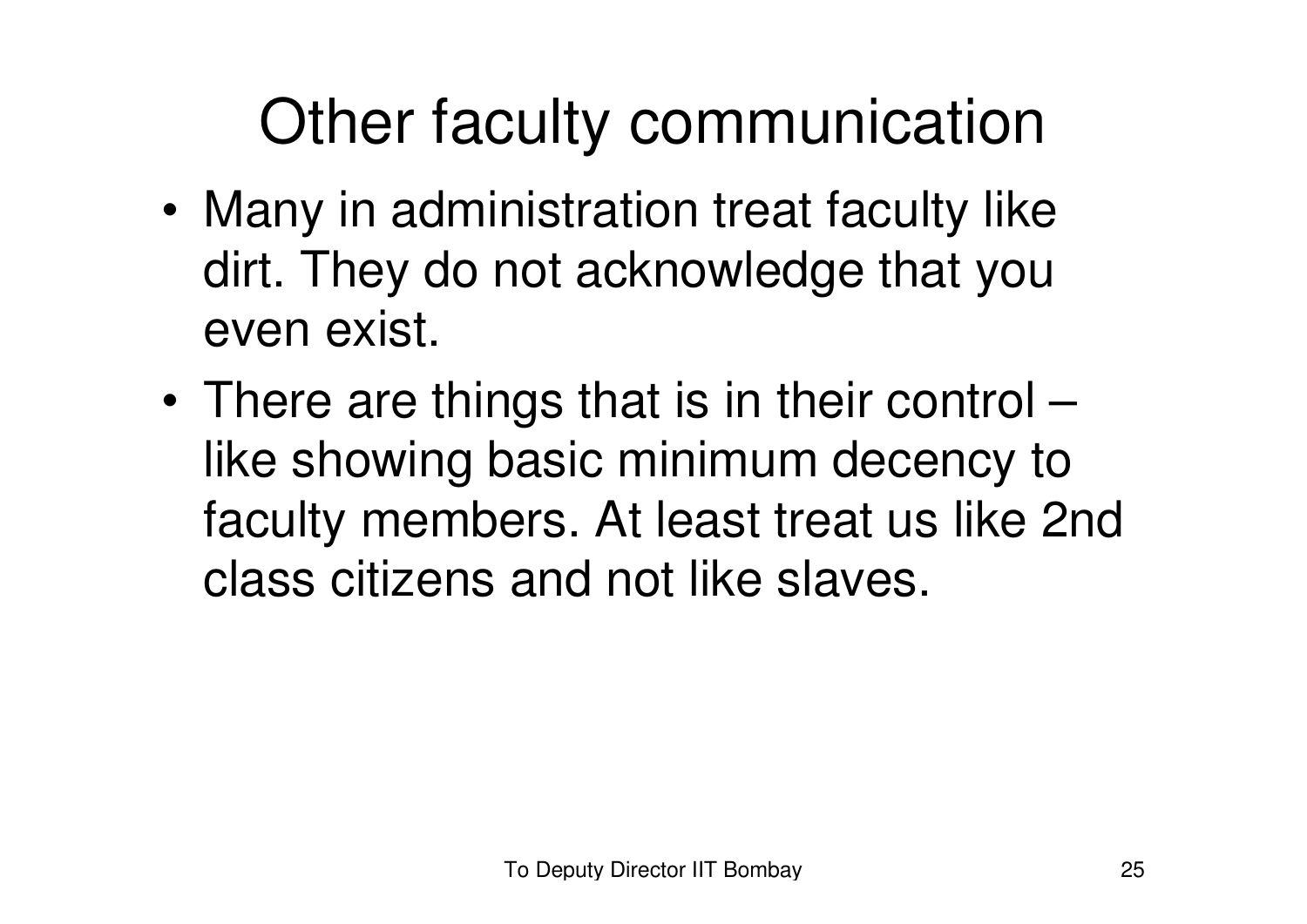# Solutions?

One commonly hears that carping critics complain about what is wrong, but do not present solutions. There is an accurate translation for that charge: "They present solutions, but I don't like them."<br>---Noam Chomsky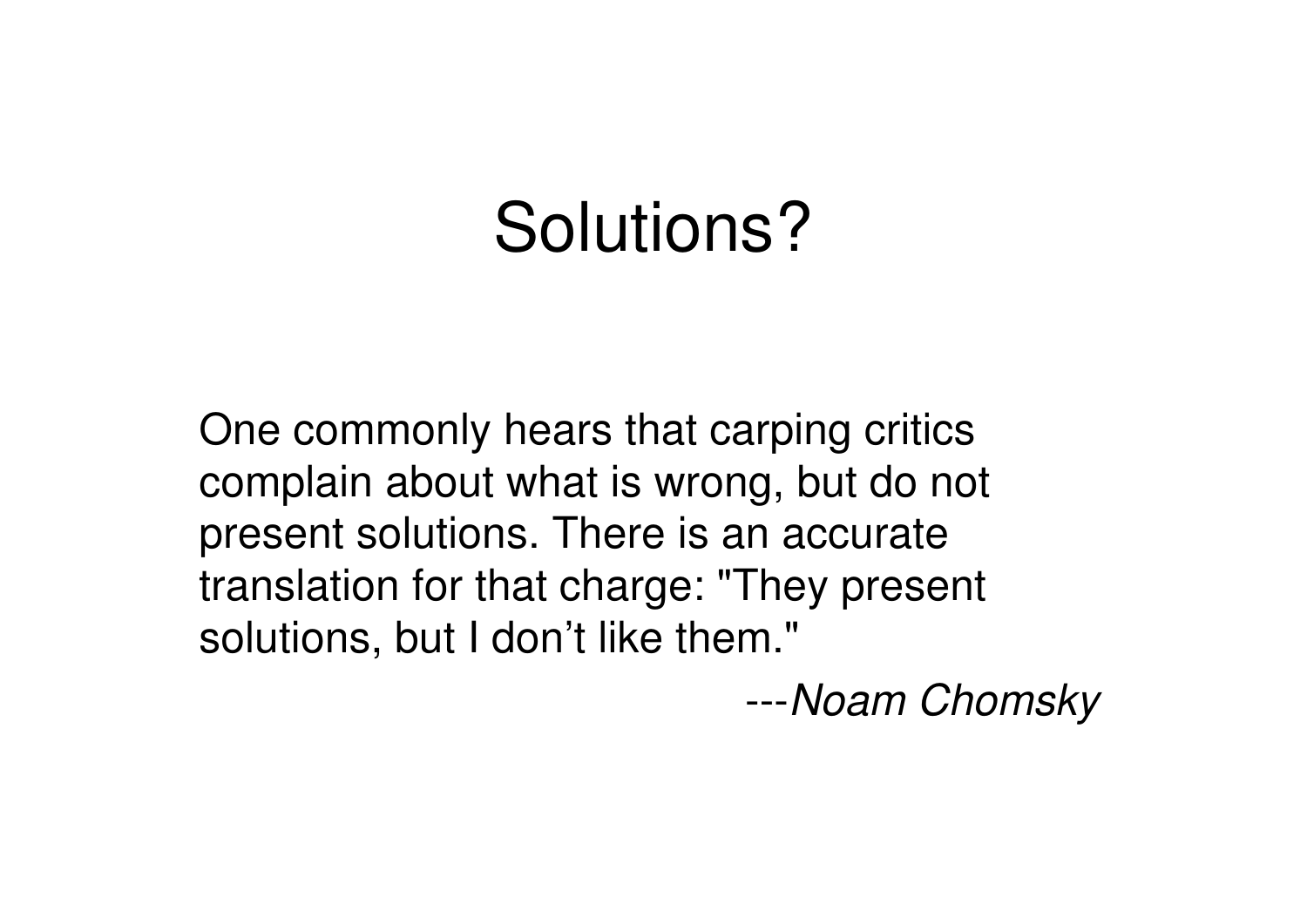## Decentralize and empower

- • Before work of such magnitude, residents must be consulted in a town hall meeting
- • Residents are stake holders: they must be given sign-off authority before payment is cleared
- • Per-building approximation of coop housing society
	- –Pilot study in hillside C-type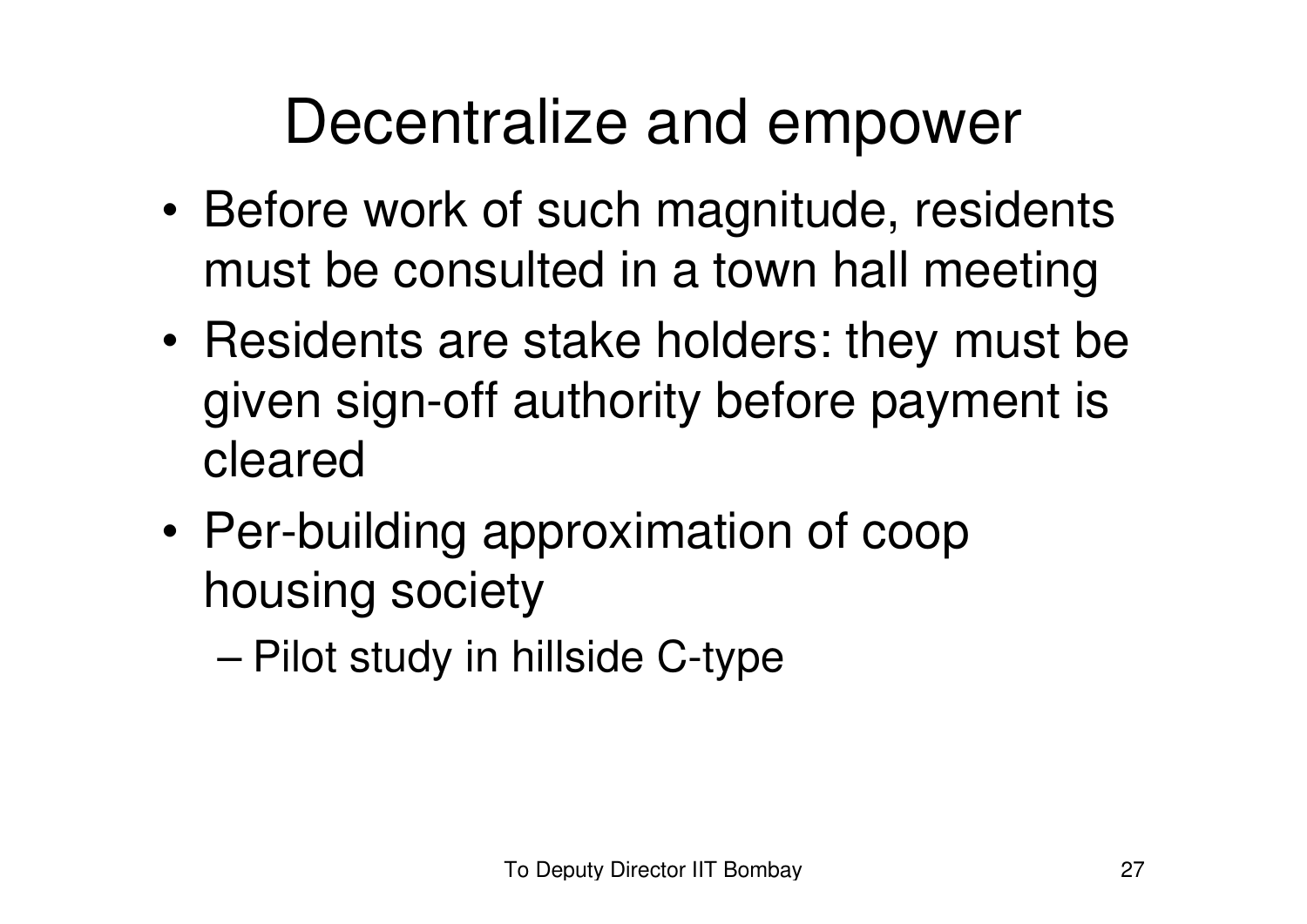# Facility Development Fund

- • Like RDF with 0% deductible because faculty is developing IIT facilities
- • Faculty or staff approaches Dean P or coop committee with a proposal and quotations
- •Usually, no structural changes
- •Must be consistent with other flats
- •Faculty can hire external contractor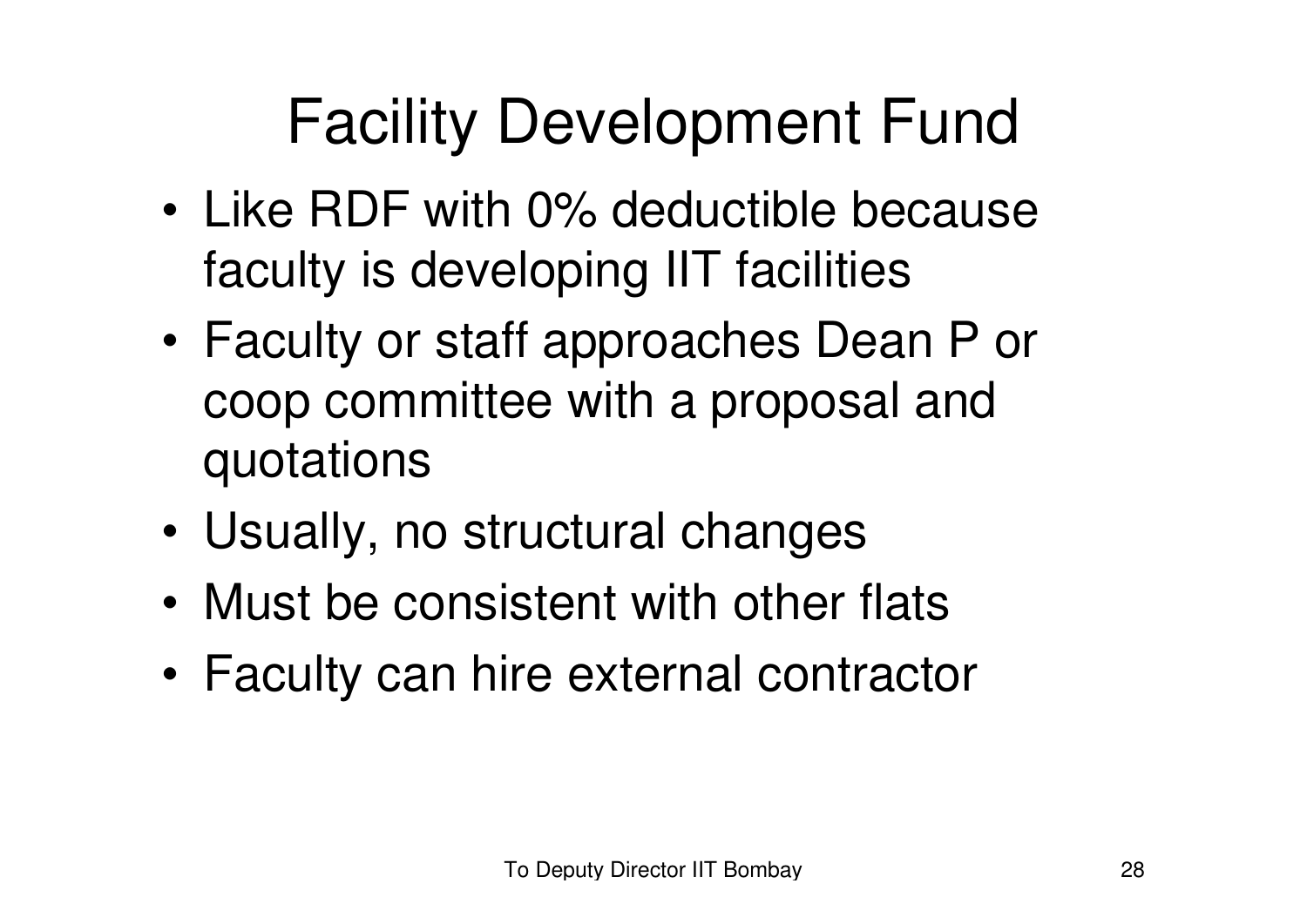## Estate Office

- • Many people find it difficult to interact with and chase Estate Office to get work done
- • Need liaison between "customers" (faculty, staff, students) and Estate Office personnel
	- –Understand problem being reported
	- –Coordinate Estate Office people
	- –Supervise quality of work done
- • Evolutionary coexistence between Estate Office and external contractors